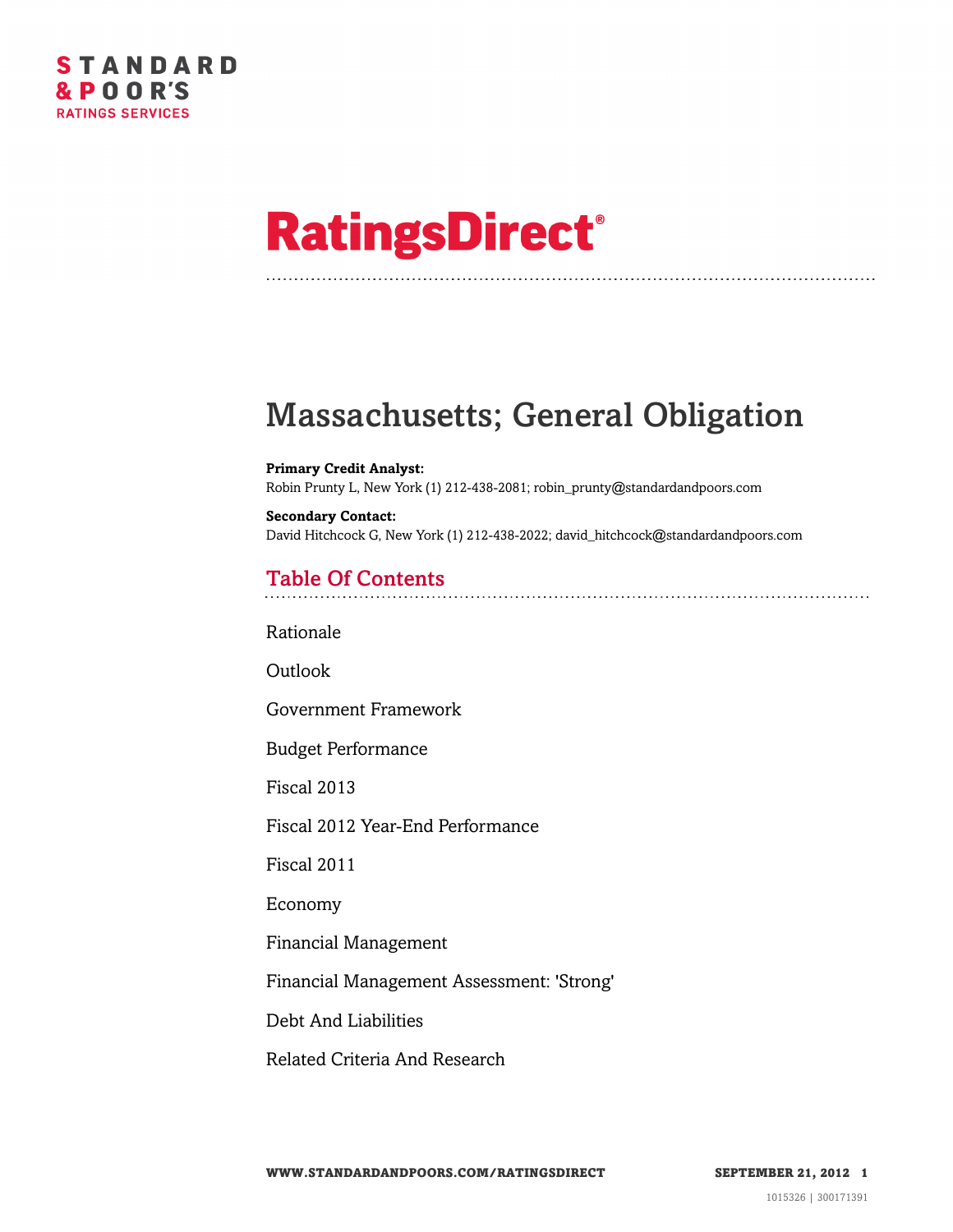## Massachusetts; General Obligation

| <b>Credit Profile</b>                                   |            |          |
|---------------------------------------------------------|------------|----------|
| US\$400.0 mil GO cons loan of 2012 ser C due 10/01/2042 |            |          |
| Long Term Rating                                        | AA+/Stable | New      |
| Massachusetts GO                                        |            |          |
| Long Term Rating                                        | AA+/Stable | Affirmed |

#### <span id="page-1-0"></span>Rationale

Standard & Poor's Ratings Services assigned its 'AA+' rating to Massachusetts' \$400 million general obligation (GO) bonds, consolidated loan of 2012, series C. In addition, Standard & Poor's affirmed its 'AA+' rating on existing parity debt. The outlook is stable.

Factors supporting the 'AA+' rating include what we view as the commonwealth's:

- Strong budget performance, with timely monitoring of revenues and expenditures and swift action when needed to make adjustments, with a focus on structural solutions to budget balance;
- Ongoing progress in improving financial, debt, and budget management including formalized policies relating to debt affordability as well as multiyear capital investment and financial planning, which are key improvements from a credit standpoint.
- Commitment to increasing budget stabilization fund (BSF) balances, which provide flexibility to manage any budget volatility;
- High wealth and income levels; and
- Deep and diverse economy, that continues to experience steady economic recovery.

Standard & Poor's believes the commonwealth's high debt burden and significant unfunded pension and other postemployment benefit (OPEB) liabilities are offsetting considerations to the current rating. While we view its total postretirement liabilities as relatively high, we believe Massachusetts has been actively managing these liabilities with a focus on cost control and reform in recent years.

Massachusetts' economy has experienced steady recovery, outpacing national and regional trends by most measures. The unemployment rate was 6.3% in August, which is up slightly from 6.0% in June. In recent months, the unemployment rate has been almost 2% below the national average, and employment growth has been strong relative to other states throughout the recovery. In our view, the commonwealth's economic fundamentals and key anchors, which are centered on higher education, technology, and health care, should contribute to positive economic growth prospects over time. Income growth has also been strong relative to other states with per capita personal income now ranked second in the U.S., and behind Connecticut.

Economic recovery has translated to strong financial performance in the past two fiscal years. There has been a policy focus on increasing the BSF and improving structural budget alignment, which enhances overall financial flexibility in our view. The BSF is projected to be slightly lower at fiscal year-end 2013, but the \$1.3 billion is 3.7% of budgeted revenues and has almost doubled since fiscal 2010. The formal schedule for budget revisions and track record of timely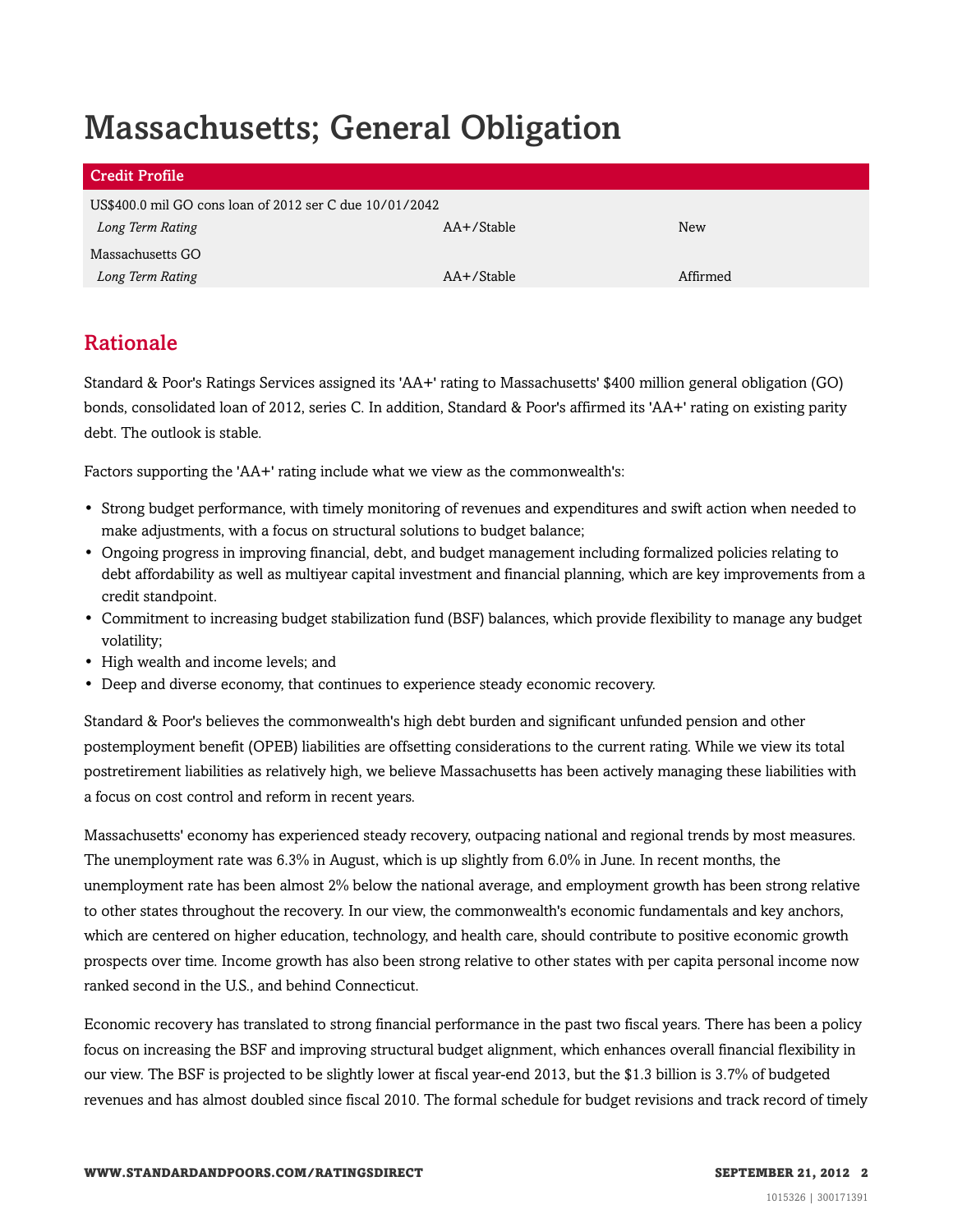adjustments have also contributed to overall budget stability over time.

By most measures, Massachusetts' debt burden remains high compared with that of other states. The commonwealth has about \$18.3 billion of GO debt outstanding. It has a range of other debt obligations outstanding, including those supported by the statewide sales tax, contract assistance debt, and debt subject to annual appropriation. On a budgetary basis, debt service was an affordable 6.7% of expenditures in fiscal 2012. The capital investment plan through 2016 is lower than the previous plan but remains sizable at \$17.4 billion. Planned debt issuance, ranging from \$1.9 billion in fiscal 2012 to up to \$2.25 billion in fiscal 2016, is within the parameters of the debt affordability policy; debt service is below 8% of budgeted revenues. The most recent actuarial valuation of the combined pension indicates improved funded ratios through Jan. 1, 2011. The funded ratio improved to 71.1% from 67.0% on Jan. 1, 2010. The unfunded actuarial liability is \$18.6 billion, down from \$20.0 billion in 2010. The improved funded ratio was largely due to higher assets reflecting investment performance. The funded ratio remains below average relative to funded ratios for other U.S. states. An updated report that was released for the Massachusetts State Employees Retirement System (MSERS) shows a fairly significant decline in the funded ratio for that plan as of Jan. 1, 2012, of 73.8% compared with 81.0% in 2011. The commonwealth attributes the decline to prior year investment performance. The MSERS report includes a recommendation to lower the investment return assumption to 8.00% from 8.25%. We expect that recent pension reform efforts could lower liabilities over time. Massachusetts also has a \$16.6 billion unfunded actuarial OPEB liability, which we consider sizable. The commonwealth has established a trust fund to begin to accumulate assets toward the liability and is dedicating tobacco settlement revenues to the trust fund (to be phased in over 10 years) to provide a permanent funding source which is a credit positive.

Based on the analytic factors we evaluate for states, on a scale of '1.0' (strongest) to '4.0' (weakest), we have assigned a composite score of '1.8' to Massachusetts.

#### <span id="page-2-0"></span>**Outlook**

The stable outlook reflects our expectation that Massachusetts will continue to proactively manage its budget. We do not expect to change the rating in the two-year outlook period. While budget resources remain constrained, recent management initiatives to formalize long-term financial planning and manage long-term debt and liabilities should improve structural budget performance over time. The BSF also provides flexibility to manage future fiscal challenges in our view. Standard & Poor's will continue to monitor the federal fiscal consolidation efforts stemming from the Budget Control Act of 2011 and, once these are identified, will evaluate their effect on the state's finances and officials' response to any funding or policy changes.

#### <span id="page-2-1"></span>Government Framework

State finance law requires that the governor submit a balanced budget and the House and Senate each produce a balanced budget. The final general appropriation act must also be balanced. If a revenue shortfall is identified, the governor is required by section 9C of Chapter 29 to reduce agency appropriations or recommend a transfer from the BSF. Massachusetts has autonomy to raise taxes and has adjusted its tax structure over time. Medicaid accounts for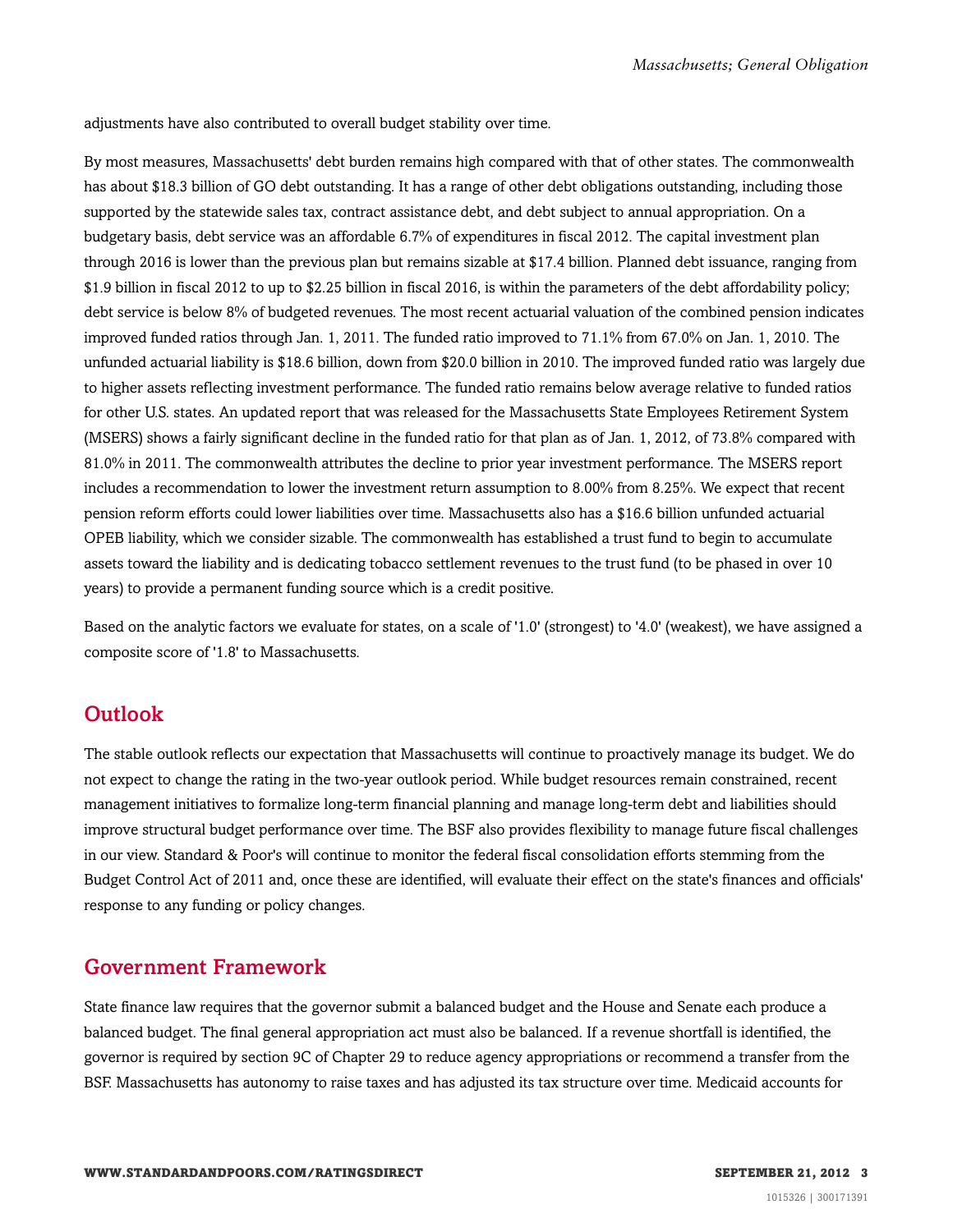about one-third of total spending while direct local aid for about 15% of spending. Funding levels for major program areas have been adjusted as needed. Massachusetts voters have approved revenue growth limitations but these have not negatively affected operations or limited flexibility in our view. More significant measures to reduce or eliminate major tax sources have been on the ballot but not approved. We note that the state legislature could amend various measures before they take effect. The commonwealth is authorized to issue GO debt, special obligation debt, and federal grant anticipation notes. There is a statutory limit on debt outstanding and a statutory limitation on debt service appropriations set at 10%. These limitations have not impaired flexibility to manage capital and infrastructure requirements. There is not a statutory priority for funding debt but we understand that the comptroller and other state officials have developed procedures to prioritize payments and debt service is given the highest priority among various payment obligations. Funding for education and municipal assistance is provided. While municipal assistance payments have been reduced over time, funding reductions for education have been limited.

On a scale from '1.0' (strongest) to '4.0' (weakest), Standard & Poor's assigned a '1.5' to the commonwealth's governmental framework.

#### <span id="page-3-0"></span>Budget Performance

Massachusetts' revenue base is diverse, in our view, with income tax (56% of total), sales tax (23%), and corporate tax (9%) comprising the primary tax revenues based on fiscal 2012 estimates. Spending is heavily weighted toward Medicaid, which accounts for about one-third of total spending, while other health and human service spending accounts for another 15% of budgeted expenditures. Local aid is the other significant program area representing about 16% of total spending. Debt and postemployment costs are what we consider a significant 12.6% of spending but have been steady over time. While Massachusetts experienced revenue decline throughout the Great Recession, it made adjustments frequently and included many structural solutions as part of the overall budget balance strategy. In addition to revenue enhancement, we view the expenditure reductions and cost-control measures over the past several years as significant given what we see as high service levels in areas that are usually less flexible such as Medicaid.

#### <span id="page-3-1"></span>Fiscal 2013

The enacted budget for fiscal 2013 was approved by the governor on July 8, 2012, with an interim budget in place to start the year. We believe the consensus tax revenue estimate of \$21.95 billion is reasonable and aligned with the current pace of economic growth (4.5%). Collections for July and August were slightly below estimate and last year's collections, but these are not significant revenue collection months. The forecast will be officially reviewed in October based on updated economic information and year-to-date results. We believe the risks to the fiscal 2013 forecast are related to broader macro-economic performance and any federal fiscal consolidation. There were no broad-based adjustments to tax sources with only a few minor changes relating to a delayed implementation of a planned tax exemption, enhanced tax enforcement, and a sales tax holiday. Following these adjustments, revenues for the enacted fiscal 2013 budget are \$22 billion. Capital gains are expected to be \$1.1 billion, which will require a \$100 billion diversion to BSF based on current law. There is a planned withdrawal of \$350 million from the BSF and the statutorily required transfer is suspended for fiscal 2013. The balance in the BSF is estimated at \$1.3 billion at year-end, which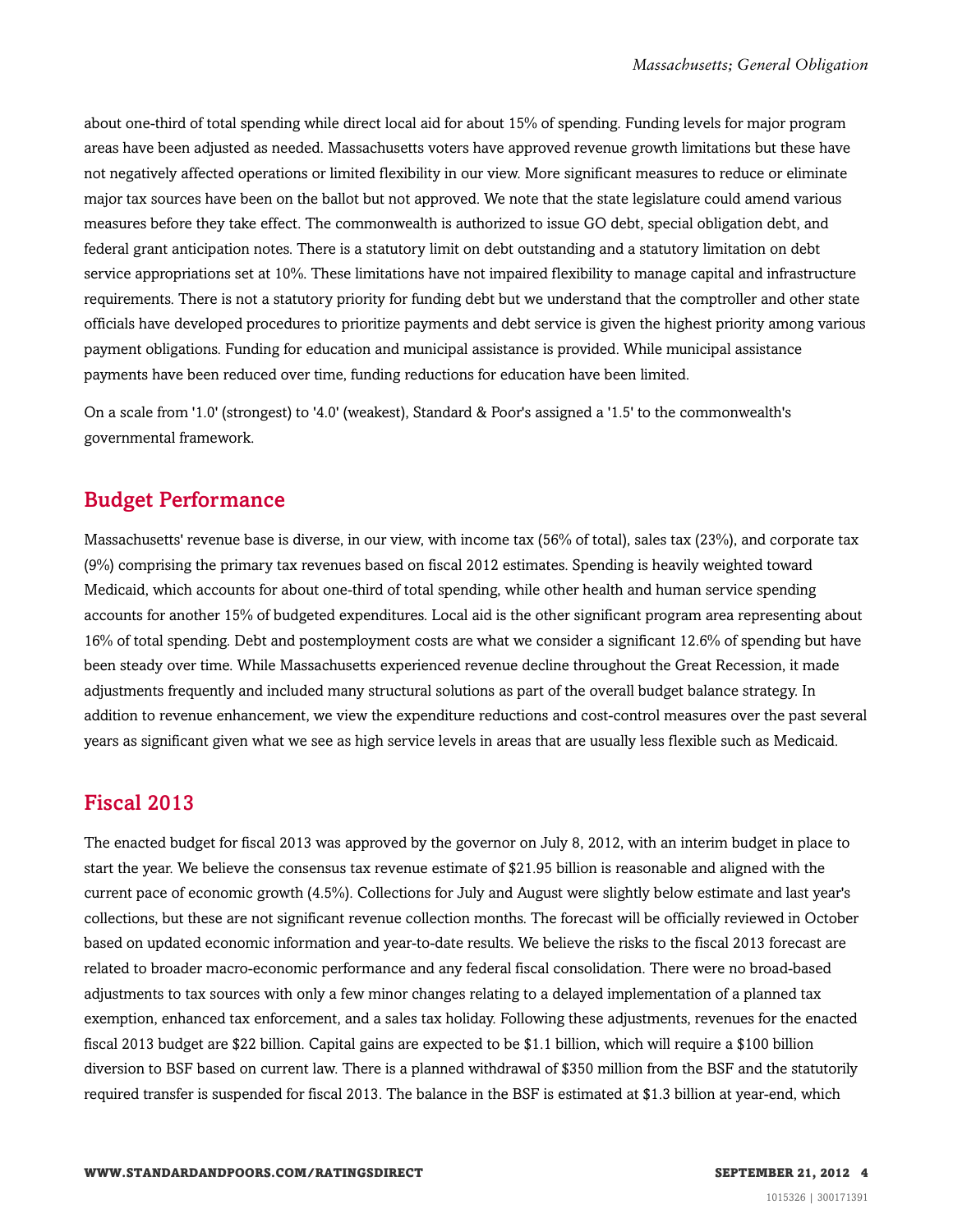still provides significant flexibility in our view. Spending in the enacted budget is 3.9% above fiscal 2012. Medicaid is the most significant component of the budget and continues to drive spending growth but caseloads have moderated and cost control continues in this area. Spending for Medicaid is budgeted at \$11 billion, which represents 5.3% growth over 2012, slightly below the average growth rate of 6.1% from fiscal years 2007-2012. Caseload growth is projected to moderate to 2.8% from a recession peak of 4.9% in fiscal 2010. The waiver from the federal government that covers the Medicaid program was extended through 2014, which provides certainty. Federal health care reform does not represent significant near-term budget risk, in our view, given that coverage provided in Massachusetts exceeds federal requirements and a framework is in place for providing insurance coverage. Health care cost control continues to be the focus for Massachusetts and legislation in 2012 places cost growth caps on health care providers, enhances oversight and supervision, and aims to move providers and payers away from fee-for-service payments. Local assistance increases to \$5.12 billion, or 3.9% above fiscal 2012 funding.

#### <span id="page-4-0"></span>Fiscal 2012 Year-End Performance

Revenue performance in fiscal 2012 was strong in our view, with growth of 2.9% recorded, and positive performance for each of the commonwealth's major revenue sources. Revenues were revised up slightly in October and actual revenues still exceeded the revised forecast. Fiscal 2012 ended with a \$124.8 million deficit due to the appropriation of prior-year fund balance. Although the enacted fiscal 2012 budget included a withdrawal of the BSF, instead there was a deposit of \$160 million due to the receipt of one-time tax settlements. The year-end BSF is estimated to be \$1.5 billion.

#### <span id="page-4-1"></span>Fiscal 2011

On a generally accepted accounting principles basis, the commonwealth ended fiscal 2011 with a robust general fund surplus after transfers of \$1.2 billion. The unassigned general fund balance was what we consider strong at \$1.3 billion or 4.3% of expenditures and transfers. In addition, the committed fund balance was \$1.4 billion and represents the stabilization fund, which increased by \$709 million from fiscal 2010. This positive performance was due to federal stimulus funds, stronger-than-forecasted revenues, and various structural adjustments to revenues and expenditures. The sales tax rate was increased to 6.25% from 5.00%, other revenue enhancement measures were implemented, and a range of spending reductions occurred in most program areas. The state has historically maintained a negative unrestricted net asset position that increased to \$23.1 billion in fiscal 2011, compared with negative \$13.3 billion in fiscal 2009. The sharp increase reflects the comprehensive reform to the transportation system in fiscal 2010. The Massachusetts Department of Transportation (MassDOT) was created and several departments and authorities were merged as part of this structural change. All of the transportation assets have been transferred to MassDOT while the commonwealth is responsible for the debt obligations. This negative position has historically reflected debt issuance by the commonwealth to fund assets that are owned by other political subdivisions. This includes debt issued for various transportation and school construction projects. General fund results on a budgetary basis showed a slight deficit of \$113.6 million that was offset by a reduction in the budget stabilization reserve.

On a scale from '1.0' (strongest) to '4.0' (weakest), Standard & Poor's assigned a '1.5' to Massachusetts' budget performance.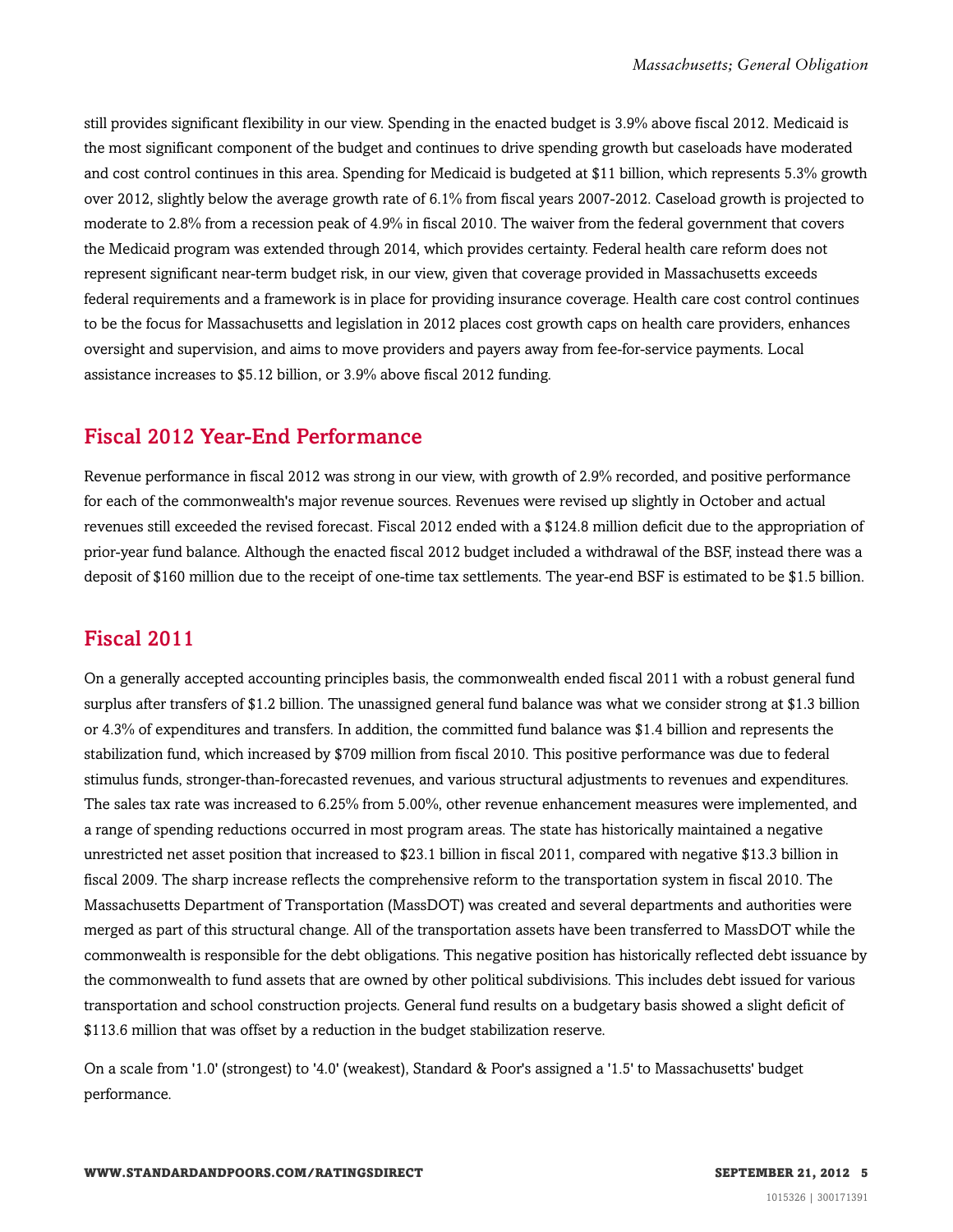#### <span id="page-5-0"></span>Economy

Economic recovery is underway at a steady pace and job growth has been more robust relative to most other states and the U.S. Unemployment rates have declined at a steady pace due to positive employment trends. The rate for 2011 was 7.4% compared with 8.9% for the U.S. and the rate continues to decline at a relatively rapid pace. The state has always had high income levels but has made gains in this area as well. Per capita personal income stood at \$53,621 in 2011, about 129% of the nation, compared with 125% of the nation in 2010; Massachusetts is now ranked second behind Connecticut. Population has expanded over time at a modest pace with 2011 reaching 6.6 million compared to 6.4 million in 2000. Growth has outpaced the region since 2007 but continues to lag the nation.

The economy has diversified over time and education and health services now make up the primary employment sectors, accounting for 21% of total employment in 2011 according to the commonwealth. This is followed by trade and transport (17%) and professional business services (15%). Cyclical sectors, such as manufacturing and construction, represent only 8% and 3% of employment, respectively. The increasing role of services in the economy reflects growth in research laboratories, computer software, management consulting, other business services, and health care. Higher education anchors, a high level of federal research funding, and venture capital give the commonwealth a leading edge in emerging industries, such as biotechnology, software, communications equipment, and surgical instruments. In addition, its defense-related industries continue to perform well. Massachusetts ranks eighth out of the 50 states by value of federal defense and research contract awards.

<span id="page-5-1"></span>On a scale from '1.0' (strongest) to '4.0' (weakest), Standard & Poor's assigned a '1.8' to Massachusetts' economy.

#### Financial Management

#### Budget management framework

Once the budget is approved, the Secretary of Administration and Finance (A&F) is required to prepare quarterly updates of both revenues and expenditures and submit them to the legislature. If projected revenues are expected to be insufficient to meet appropriations, the deficiency is certified by A&F and, pursuant to statute (section 9C of Chapter 29), the governor is required to reduce allotments or submit proposals to raise additional revenues or to make appropriations from the stabilization fund to restore balance. Budget adjustments have historically been implemented regularly and on a timely basis. Deficits are not carried forward into future fiscal years. Massachusetts is an initiative state. While there have been voter initiatives that limit the overall growth in state tax revenue and a limit on the amount of bonds outstanding and debt service appropriations, these have not substantially altered Massachusetts' ability to manage its budget or fund debt service. While more recent ballot initiatives to reduce or eliminate major tax sources of the state were not approved, the legislature can amend an initiative. The commonwealth provides a relatively high level of service. Adjustments have been made to programs but reductions to areas such as education have been limited.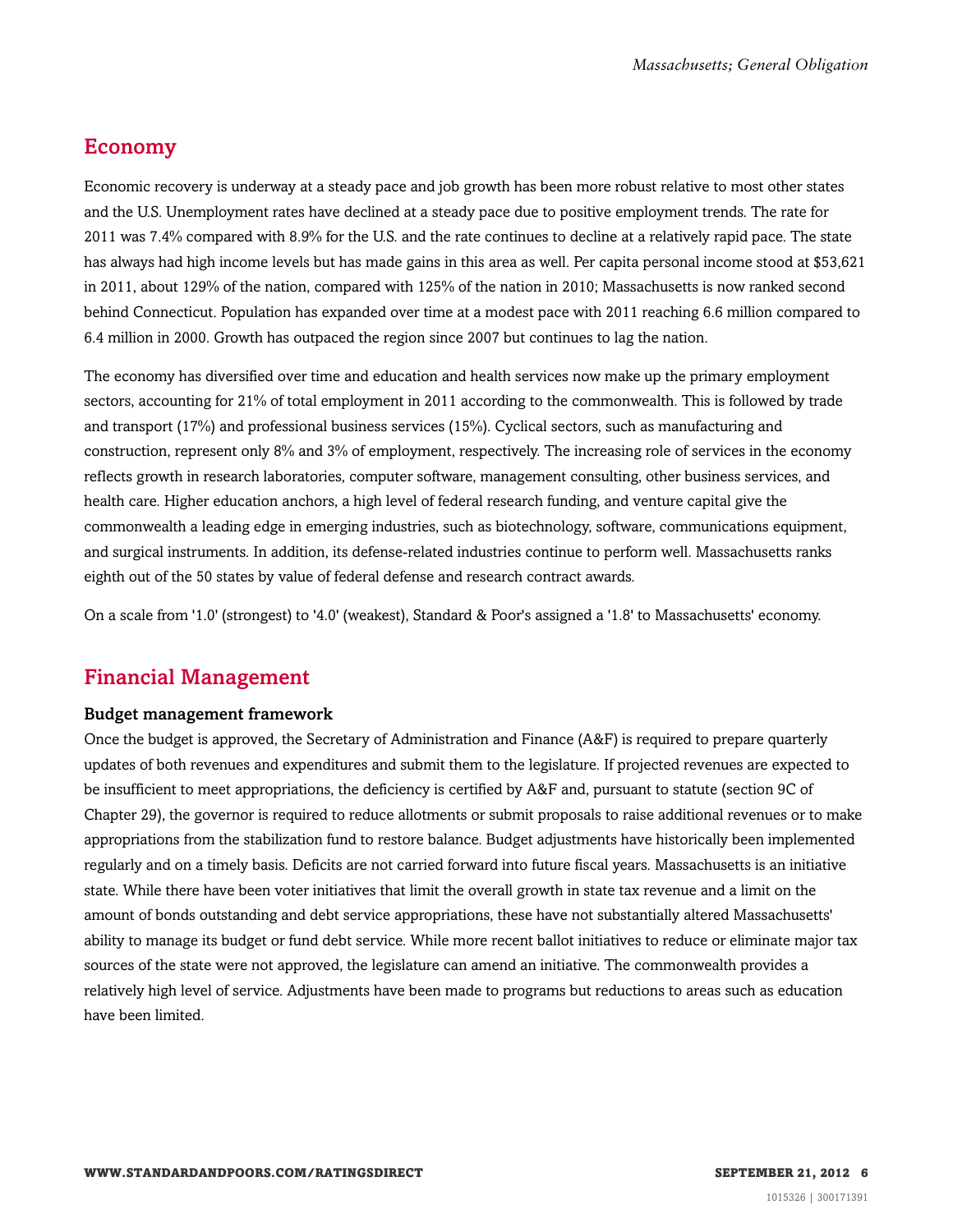#### <span id="page-6-0"></span>Financial Management Assessment: 'Strong'

Standard & Poor's maintains a "strong" financial management assessment (FMA) score for Massachusetts. In our framework, an FMA of strong indicates that practices are strong, well embedded, and likely sustainable. Many of the commonwealth's management practices related to debt and financial management are embedded in statute.

Highlights include the following:

- Massachusetts uses internal resources and outside economic forecasting firms to develop a consensus revenue forecast. It has regularly done monthly revenue estimates and quarterly budget reviews. Legislation approved in 2008 requires that revenue reports be submitted semi-monthly to the legislature.
- Five-year financial forecasting has been implemented. We understand that it will be updated annually and integrated into the budget process.
- A five-year capital investment plan (CIP; administrative intent, not binding) is in place that coordinates every facet of debt issuance. Included in the CIP is a detailed debt affordability analysis that is also updated each year.
- There are statutory limits on debt issuance. For direct debt, there is a limit allowing the issue of up to 105% of the previous year's limit (\$16.4 billion compared with \$14.7 billion outstanding based on the office of administration and finance estimates). There is also a limit on annual debt service of 10% of the then-current year's budget appropriation. In addition to the aforementioned statutory requirement, the governor's office adheres to an administrative bond cap (debt service capped at 8% of budgeted revenues), which sets the annual limit on debt issuance. The commonwealth targets a 4% net present value savings for refundings. The treasurer's office maintains a swap policy that is comprehensive in our view.
- Massachusetts has a statutorily established BSF that prescribes a mechanism for funding, as well as funding levels. Statute requires the deposit of 100% of consolidated net surplus in any given year into the rainy-day/stabilization fund. The statute also provides that the stabilization fund's maximum amount cannot exceed 15% of the current year's revenues. The commonwealth must use any excess above that for tax reduction. A change was made in 2010 to direct capital gain revenues in excess of \$1 billion to the fund (less a distribution to postemployment benefits). Legislation approved in 2012, indexes the capital gains amount to inflation. The statute also directs 5% of the excess to the state retiree benefits trust fund and the pension liability fund. We believe this measure has the benefit of enhancing the fund while decreasing budget reliance on this cyclical revenue source.
- The commonwealth has detailed and frequently reviewed investment policies managed through the office of the treasurer. Quarterly cash flow projections are prepared and submitted to the legislature.

On a scale from '1.0' (strongest) to '4.0' (weakest), Standard & Poor's assigned a '1.0' to Massachusetts' financial management.

#### <span id="page-6-1"></span>Debt And Liabilities

By most measures, Massachusetts' debt burden remains high relative to other states. The commonwealth has about \$18.3 billion of GO debt prior to this issuance; it has a range of other debt obligations outstanding including those supported by the statewide gas tax, sales tax, contract assistance debt, and debt subject to annual appropriation. Total tax-supported debt is about \$31 billion. This includes debt of other entities--Massachusetts School Building Authority and Massachusetts Bay Transportation Authority--that is secured by statewide sales tax revenues. While the debt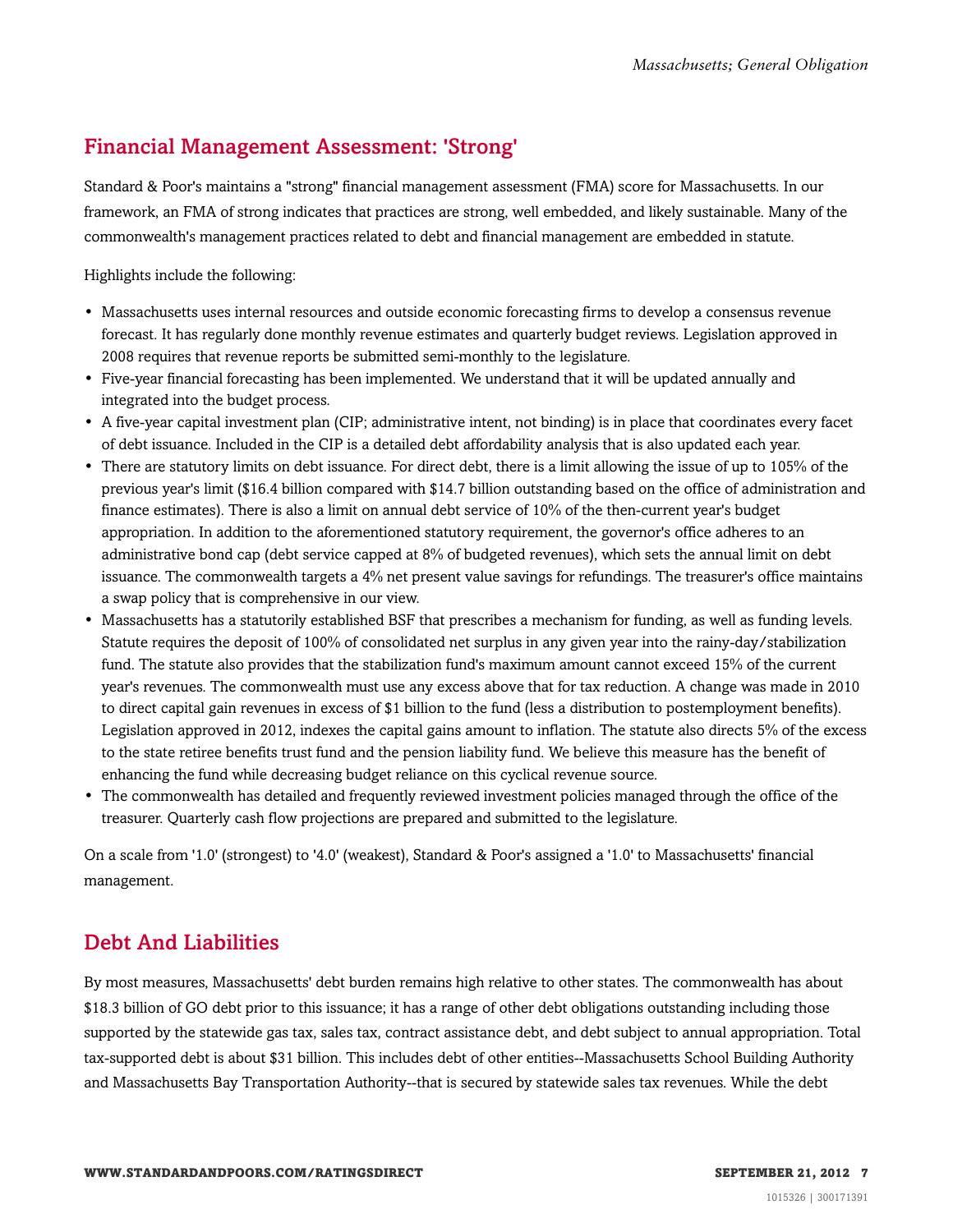obligations are separately secured, they fund state infrastructure and are paid from state taxes. The commonwealth's higher debt levels are due in part to its funding of education capital projects as well as other infrastructure funding, which is done at the local level in other states.

Massachusetts' debt per capita (\$4,695), debt relative to personal income (9.3%), and debt to gross state product (8.8%) have always been high relative to other states. Debt service on GO bonds and contract assistance obligations was an affordable 6.7% of budgeted expenditures in fiscal 2012. The commonwealth's CIP through 2016 totals \$17.4 billion, with \$10.1 billion of debt projected. This plan adheres to a debt affordability model and an annual bond cap but represents what we consider a significant amount of additional debt. Massachusetts forecasts debt service to be below 8% of revenues through 2016 based on its current forecast of revenues. Transportation accounts for about 52% of total program requirements.

The Public Employee Retirement Administration Commission released its actuarial valuation of the total pension obligation as of Jan. 1, 2011. The unfunded actuarial accrued liability decreased this year to \$18 billion compared with \$20 billion the previous year. The funded ratio through Jan. 1, 2011, improved modestly in our view to 71.4% from 67.0% and the annual required contributions were funded. The amortization period for amortizing the unfunded liability to zero was extended as part of the fiscal 2012 budget by 15 years--to 2040 from 2025--which will lower current pension costs. Along with this extension, other reform measures were implemented, which the commonwealth projects will lower liabilities. Specifically, there are a range of reforms for newly hired employees including increasing the retirement age, limiting certain benefits, and making other adjustments that the administration projects will save the commonwealth \$3 billion and local governments \$2 billion. The administration also forecasts that a higher retirement age would reduce retiree health costs by \$1 billion for the commonwealth and \$1 billion for local governments. Standard & Poor's believes that Massachusetts' active management of these future cost pressures is important from a credit standpoint.

The commonwealth's accrued OPEB liability as of October 2011 is \$16.6 billion, assuming no prefunding. The State Retiree Benefits Trust Fund was created and received a one-time transfer of resources. The fiscal 2011 audit indicates \$310 million of assets. The appropriation for fiscal 2011 was \$557 million compared with the annual required contribution of \$1.3 billion. While this liability is significant in our view, we believe that Massachusetts has begun to manage this liability as evidenced by the trust fund and other measures. A special commission was created and released a report in July 2008 that recommended the commonwealth develop a strategy to fund the liability. Supplemental budget legislation was passed in 2009 that increased the health care contributions to 20% from 15% for state employees whose retirement is effective on or after Feb. 1, 2010, which should add additional resources to fund future liabilities. A law passed in 2010 requires that 5% of capital gains revenue over \$1 billion each year would be transferred to the State Retiree Benefits Trust Fund and be used to address the OPEB liability. As part of the fiscal 2012 budget, the Tobacco Master Settlement Agreement funds will be dedicated to the trust fund on a phased-in basis. Starting in fiscal 2013, 10% would be allocated to the fund and an additional 10% would be allocated each year until 2022.

On a scale from '1.0' (strongest) to '4.0' (weakest), Standard & Poor's assigned a '3.0' to Massachusetts' debt and liability profile.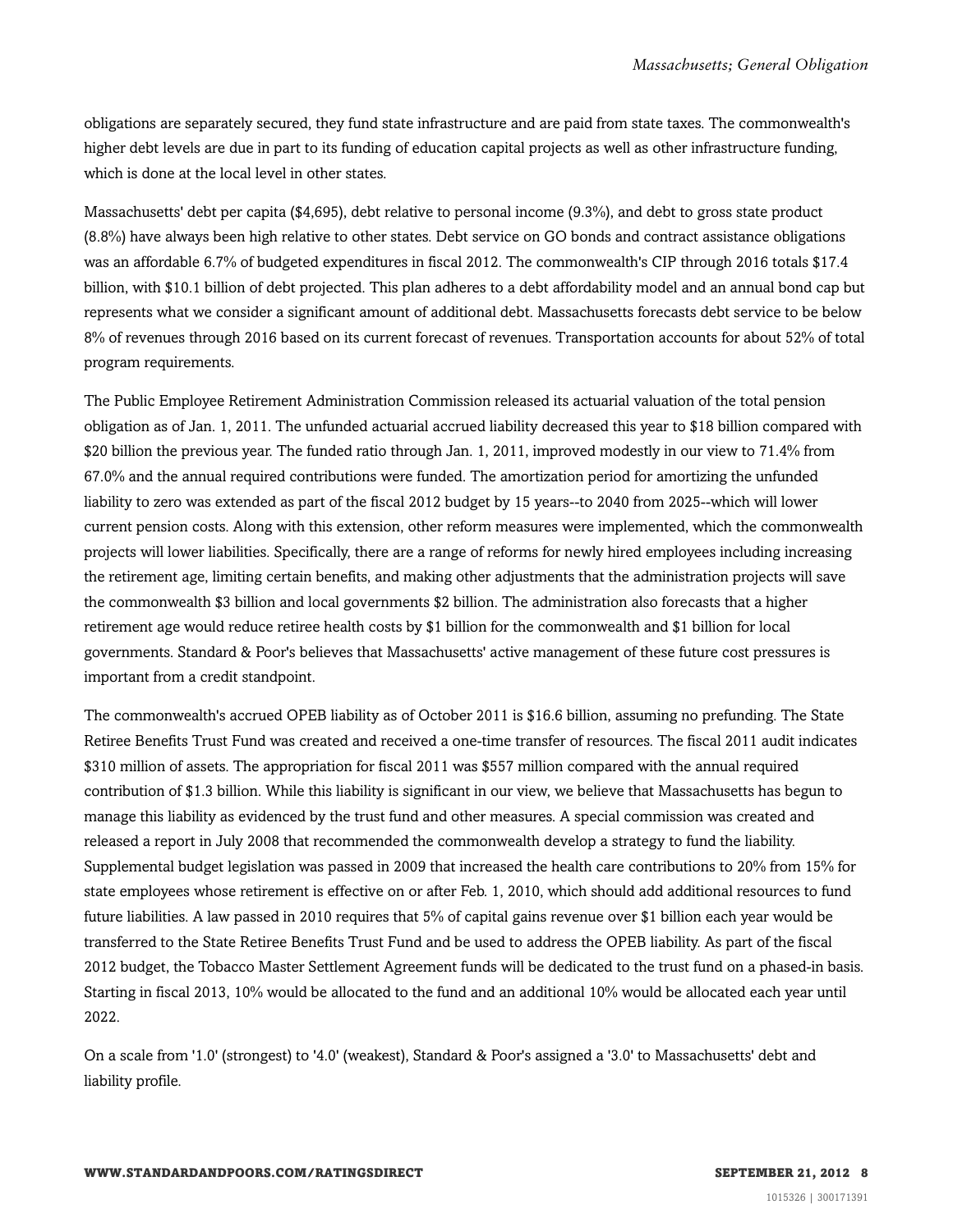#### <span id="page-8-0"></span>Related Criteria And Research

USPF Criteria: State Ratings Methodology, Jan. 3, 2011

| Massachusetts go 1998B<br>AA+/Stable<br>Affirmed<br>Long Term Rating<br>Massachusetts GO rfdg bnds var rate dem bnds ser C dtd 02/20/2001 due 01/01/2021<br>$AA+/A-1+/Stable$<br>Affirmed<br>Long Term Rating<br>Massachusetts GO VRDBs 1997B<br>AA+/A-1/Stable<br>Affirmed<br>Long Term Rating<br>Massachusetts GO VRDBs 2000A<br>AA+/A-1/Stable<br>Affirmed<br>Long Term Rating<br>Massachusetts GO VRDBs 2000B<br>Affirmed<br>$AA+/A-1+/Stable$<br>Long Term Rating<br>Massachusetts GO VRDBs 2006A<br>Long Term Rating<br>$AA+/A-1+/Stable$<br>Affirmed<br>Massachusetts GO VRDBs 2006B<br>$AA+/A-1/Stable$<br>Affirmed<br>Long Term Rating<br>Massachusetts GO (wrap of insured) (ASSURED GTY & AMBAC) (SEC MKT)<br>AA+(SPUR)/Stable<br>Affirmed<br><b>Unenhanced Rating</b> |
|-----------------------------------------------------------------------------------------------------------------------------------------------------------------------------------------------------------------------------------------------------------------------------------------------------------------------------------------------------------------------------------------------------------------------------------------------------------------------------------------------------------------------------------------------------------------------------------------------------------------------------------------------------------------------------------------------------------------------------------------------------------------------------------|
|                                                                                                                                                                                                                                                                                                                                                                                                                                                                                                                                                                                                                                                                                                                                                                                   |
|                                                                                                                                                                                                                                                                                                                                                                                                                                                                                                                                                                                                                                                                                                                                                                                   |
|                                                                                                                                                                                                                                                                                                                                                                                                                                                                                                                                                                                                                                                                                                                                                                                   |
|                                                                                                                                                                                                                                                                                                                                                                                                                                                                                                                                                                                                                                                                                                                                                                                   |
|                                                                                                                                                                                                                                                                                                                                                                                                                                                                                                                                                                                                                                                                                                                                                                                   |
|                                                                                                                                                                                                                                                                                                                                                                                                                                                                                                                                                                                                                                                                                                                                                                                   |
|                                                                                                                                                                                                                                                                                                                                                                                                                                                                                                                                                                                                                                                                                                                                                                                   |
|                                                                                                                                                                                                                                                                                                                                                                                                                                                                                                                                                                                                                                                                                                                                                                                   |
|                                                                                                                                                                                                                                                                                                                                                                                                                                                                                                                                                                                                                                                                                                                                                                                   |
|                                                                                                                                                                                                                                                                                                                                                                                                                                                                                                                                                                                                                                                                                                                                                                                   |
|                                                                                                                                                                                                                                                                                                                                                                                                                                                                                                                                                                                                                                                                                                                                                                                   |
|                                                                                                                                                                                                                                                                                                                                                                                                                                                                                                                                                                                                                                                                                                                                                                                   |
|                                                                                                                                                                                                                                                                                                                                                                                                                                                                                                                                                                                                                                                                                                                                                                                   |
|                                                                                                                                                                                                                                                                                                                                                                                                                                                                                                                                                                                                                                                                                                                                                                                   |
|                                                                                                                                                                                                                                                                                                                                                                                                                                                                                                                                                                                                                                                                                                                                                                                   |
|                                                                                                                                                                                                                                                                                                                                                                                                                                                                                                                                                                                                                                                                                                                                                                                   |
| Massachusetts GO (wrap of insured) (FGIC & BHAC) (SEC MKT)                                                                                                                                                                                                                                                                                                                                                                                                                                                                                                                                                                                                                                                                                                                        |
| <b>Unenhanced Rating</b><br>Affirmed<br>AA+(SPUR)/Stable                                                                                                                                                                                                                                                                                                                                                                                                                                                                                                                                                                                                                                                                                                                          |
| Massachusetts GO (FGIC)                                                                                                                                                                                                                                                                                                                                                                                                                                                                                                                                                                                                                                                                                                                                                           |
| Affirmed<br><b>Unenhanced Rating</b><br>AA+(SPUR)/Stable                                                                                                                                                                                                                                                                                                                                                                                                                                                                                                                                                                                                                                                                                                                          |
| Massachusetts GO (MBIA) (Assured Gty)                                                                                                                                                                                                                                                                                                                                                                                                                                                                                                                                                                                                                                                                                                                                             |
| Affirmed<br><b>Unenhanced Rating</b><br>AA+(SPUR)/Stable                                                                                                                                                                                                                                                                                                                                                                                                                                                                                                                                                                                                                                                                                                                          |
| <b>Massachusetts GO</b>                                                                                                                                                                                                                                                                                                                                                                                                                                                                                                                                                                                                                                                                                                                                                           |
| Affirmed<br><b>Unenhanced Rating</b><br>AA+(SPUR)/Stable                                                                                                                                                                                                                                                                                                                                                                                                                                                                                                                                                                                                                                                                                                                          |
| <b>Massachusetts GO Rfd</b>                                                                                                                                                                                                                                                                                                                                                                                                                                                                                                                                                                                                                                                                                                                                                       |
| Affirmed<br><b>Unenhanced Rating</b><br>AA+(SPUR)/Stable                                                                                                                                                                                                                                                                                                                                                                                                                                                                                                                                                                                                                                                                                                                          |

Many issues are enhanced by bond insurance.